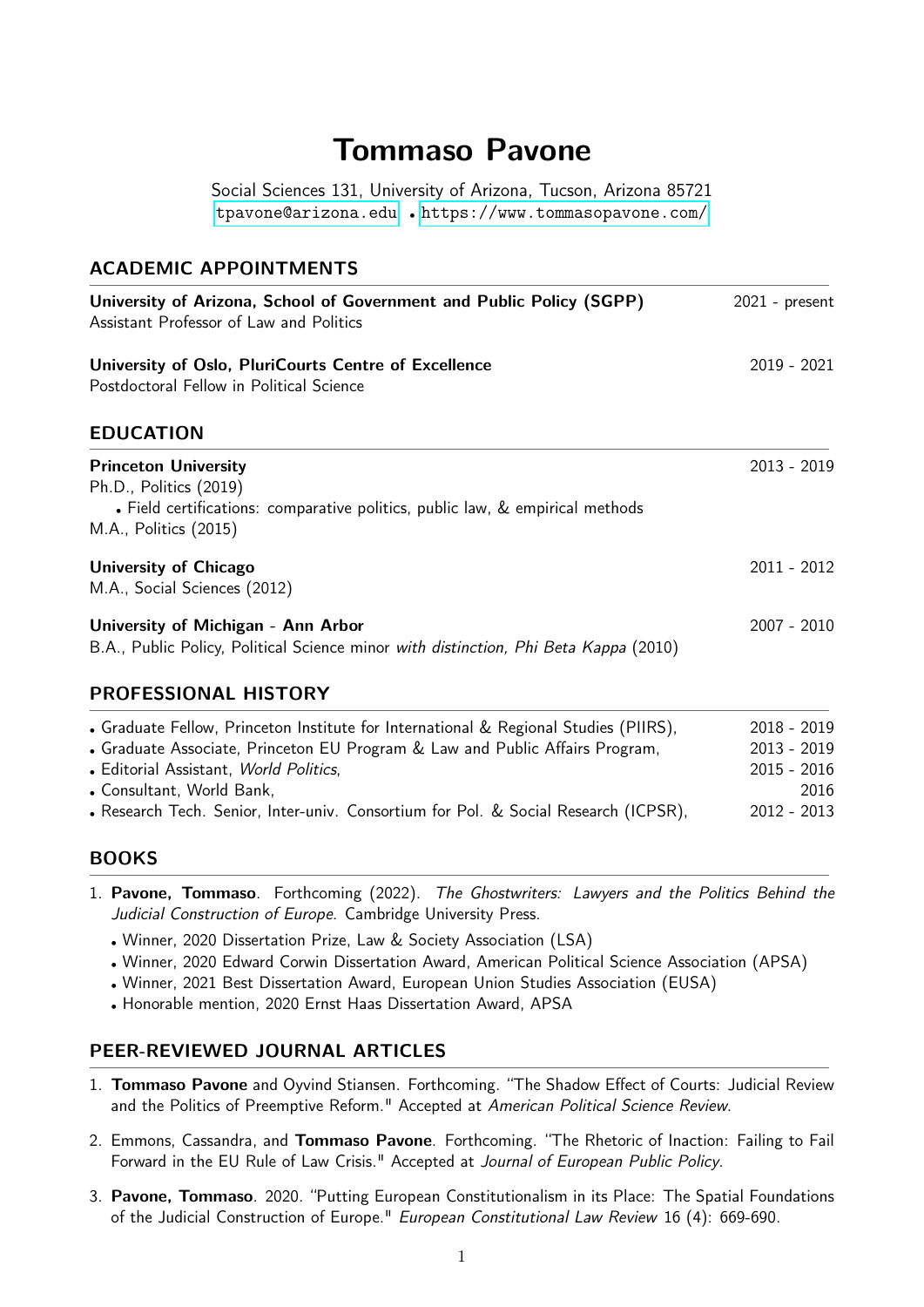- 4. **Pavone, Tommaso**. 2020. "Lawyers, Judges, and the Obstinate State: The French Case and an Agenda for Comparative Politics." French Politics 18 (4): 416-432.
- 5. **Pavone, Tommaso** and R. Daniel Kelemen. 2019. "The Evolving Judicial Politics of European Integration: The European Court of Justice and National Courts Revisited." European Law Journal 25 (4): 352-373.
- 6. **Pavone, Tommaso**. 2019. "From Marx to Market: Lawyers, European Law, and the Contentious Transformation of the Port of Genoa." Law & Society Review 53 (3): 851-888.
- 7. Kelemen, R. Daniel, and **Tommaso Pavone**. 2018. "The Political Geography of Legal Integration: Visualizing Institutional Change in the European Union." World Politics 70 (3): 358-397.
	- Draft version winner of the 2017 Wilson Best Paper Award from APSA's French Politics Group
- 8. **Pavone, Tommaso**. 2018. "Revisiting Judicial Empowerment in the European Union: Limits of Empowerment, Logics of Resistance." Journal of Law & Courts 6 (2): 303-331.
- 9. Kelemen, R. Daniel, and **Tommaso Pavone**. 2016. "Mapping European Law." Journal of European Public Policy 23 (8): 1118-1138.

• Draft version selected as one of the "best papers" at the 2015 EU Studies (EUSA) Conference

10. **Pavone, Tommaso**. 2016. "Democracy by Lawsuit: Or, Can Litigation Alleviate the EU's "Democratic Deficit?"" Constitutional Studies 2: 59-80.

#### **BOOK CHAPTERS, LAW ARTICLES, & OTHER PUBLICATIONS**

- 1. **Pavone, Tommaso**. Forthcoming. "Selecting Cases for Comparative Sequential Analysis: Novel Uses for Old Methods." In The Case For Case Studies, Woolcock, Widner, & Ortega-Nieto, eds. New York, NY: Cambridge University Press.
- 2. **Pavone, Tommaso**. Forthcoming. "'In this Bureaucratic Silence EU Law Dies': Fieldwork and the (Non)-Practice of EU law in National Courts." In Researching the European Court of Justice, Nicola, Vauchez, & Madsen, eds. New York, NY: Cambridge University Press.
- 3. **Pavone, Tommaso**. 2021. "Like Oil Floating on Water: Italy's Olive Crisis and the Politics of Backlash against Transnational Legal Orders." FIU Law Review 14 (3): 633-648.
- 4. **Pavone, Tommaso**, Kelemen, R. Daniel, & Cassandra Emmons. 2019. "The Perils of Passivity in the Rule of Law Crisis: A Response to von Bogdandy." Verfassungsblog, Nov. 26.
- 5. **Pavone, Tommaso**. 2019. "Review of 'EU Law Stories: Contextual & Critical Histories in European Jurisprudence', Nicola & Davies, eds." American Journal of Comparative Law 67 (3): 931-935.
- 6. **Pavone, Tommaso**. 2017. "Il Diritto dell'Unione Europea e l'Analisi Sociologica del Rinvio Pregiudiziale in Italia." Rivista Trimestrale Degli Appalti 14 (2): 431-452. [English translation: "European Union Law and the Sociological Analysis of the Preliminary Reference Procedure in Italy."]

#### **RESEARCH IN PROGRESS**

- 1. "Government Lawyers Between State and Society." (with Oyvind Stiansen). Under contract for the Oxford Handbook of Comparative Judicial Behavior, Epstein, Grenstad, Sadl, & Weinshall, eds.
- 2. "Where Have the Guardians Gone? The European Commission and the Politics of Forbearance." (with R. Daniel Kelemen). In progress.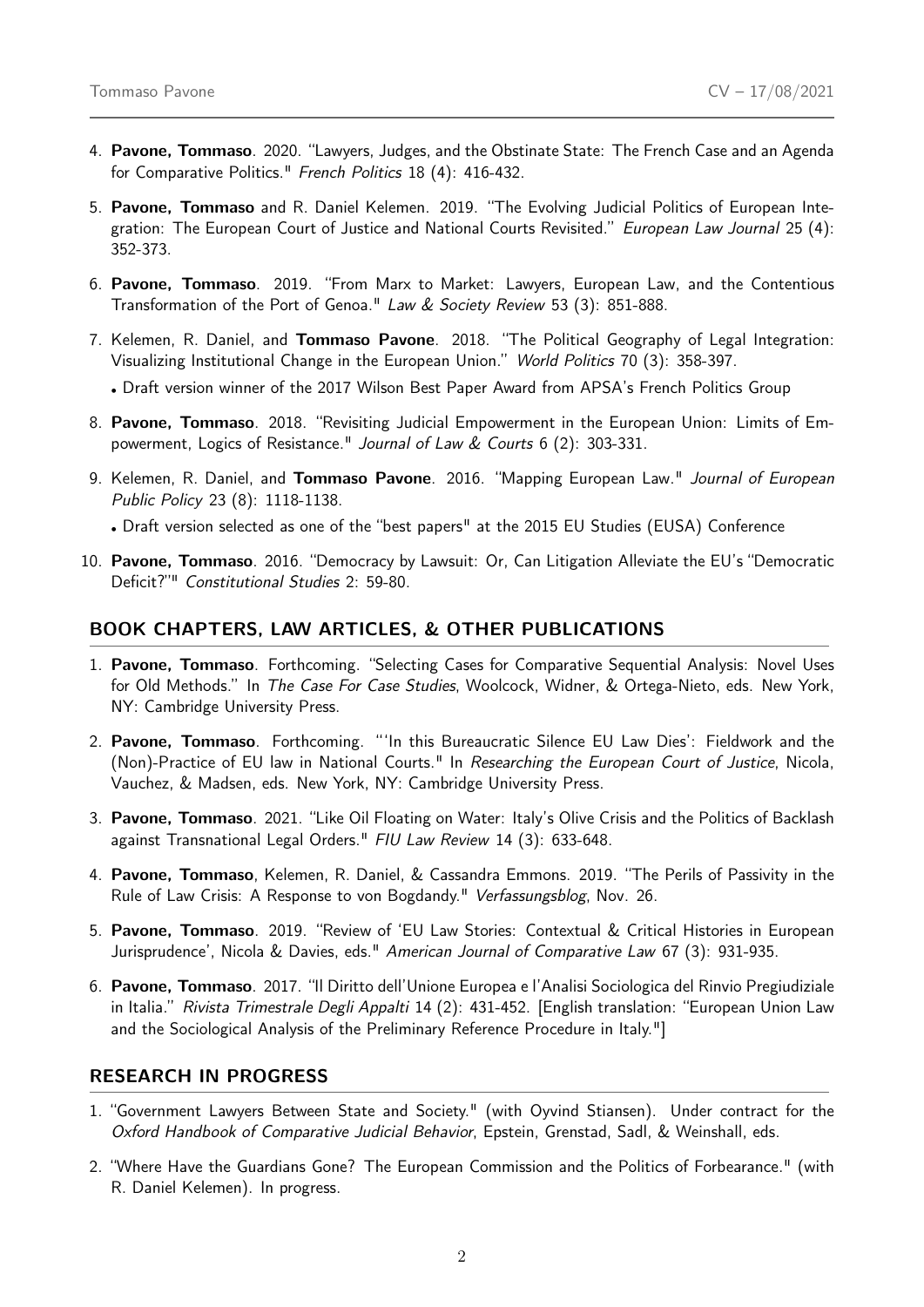- 3. "Instrument of Power or Weapon of the Weak? Litigation and Party Capability Before the European Court of Justice." (with Silje Hermansen). In progress.
- 4. "The Federal Politics of Judicial Power: Courts, Parties, and Political Development in the United States and Europe." In progress.
- 5. "Statistics as if Legality Mattered: The Two-Front Politics of Empirical Legal Studies." (with Juan Mayoral). In progress.

# **SELECTED AWARDS, GRANTS, & FELLOWSHIPS**

| • Best Dissertation Award, European Union Studies Association (EUSA),                     | 2021          |
|-------------------------------------------------------------------------------------------|---------------|
| • Best Dissertation Prize, Law and Society Association (LSA),                             | 2020          |
| • Edward Corwin Dissertation Award, American Political Science Assoc. (APSA),             | 2020          |
| • Honorable Mention, Ernst Haas Dissertation Award, APSA,                                 | 2020          |
| • \$29,640 Princeton Institute for Int'l & Regional Studies (PIIRS) Graduate Fellowship,  | $2018 - 2019$ |
| . \$25,194 National Science Foundation (NSF) Diss. Research Improv't Grant,               | $2016 - 2017$ |
| • \$8,000 fieldwork grants, Bobst Center for Peace and Justice,                           | $2015 - 2016$ |
| • \$1,108 travel grant, iCourts Center for Excellence, U. of Copenhagen,                  | 2016          |
| $\bullet$ $\in$ 1,268 travel grant, Centre Nationale de la Recherche Scientifique (CNRS), | 2015          |
| • \$1,800 fieldwork grant, Princeton Institute for International and Regional Studies,    | 2015          |
| • 5-year Princeton University Fellowship in the Humanities and Social Sciences,           | $2013 - 2018$ |

## **SELECTED PRESENTATIONS & INVITED TALKS**

| • American Political Science Association (APSA) annual meeting, Seattle, WA,                            | Sept.30-Oct. 3, 2021  |
|---------------------------------------------------------------------------------------------------------|-----------------------|
| • Council for European Studies (CES) virtual meeting                                                    | June 21-25, 2021      |
| • Law and Society Association (LSA) virtual meeting,                                                    | May 26-30, 2021       |
| Invited workshop, 'Jean Monnet Master Class' on case studies, University of Copenhagen, Apr. 16, 2021 . |                       |
| • Invited lecture, 'EUPoLex Jean Monnet Seminar' series, University of Copenhagen,                      | Apr. 14, 2021         |
| . Invited lecture, 'New Research in Comparative Politics' series, City University of London,            | Feb. 3, 2021          |
| . Invited lecture, 'Why the EU Law Enforcement Gap is Growing,' European Parliament                     | Jan. 7, 2021          |
| • 'The Politics of Legal Research' virtual workshop, University of Amsterdam                            | Oct. 22-23, 2020      |
| • APSA virtual meeting,                                                                                 | Sept. 8-12, 2020      |
| • PluriCourts Annual Conference, Oslo, NO                                                               | June 24-25, 2020      |
| • Danish European Community Studies (DSE-ECSA) Conference, Aarhus                                       | Oct. 3-4, 2019        |
| • APSA annual meeting, Washington, DC                                                                   | Aug. 28-Sept. 1, 2019 |
| • Conference on Judicial Dialogue in the EU, Nijmegen, NL,                                              | June 13-14, 2019      |
| . Invited lecture, KU-Leuven Empirical Legal Studies Seminar, Leuven, BE,                               | June 12, 2019         |
| • LSA annual meeting, Washington, DC,                                                                   | May 30-June 2, 2019   |
| • European Union Studies Association (EUSA) annual meeting, Denver, CO,                                 | May 9-11, 2019        |
| • iCourts conference on 'New Methods for the Study of EU Law', Copenhagen, DK,                          | Sept. 21, 2018        |
| • APSA annual meeting, Boston, MA,                                                                      | Aug. 30-Sept. 2, 2018 |
| • LSA annual meeting, Toronto, CA,                                                                      | June 7-10, 2018       |
| • Invited lecture, Humboldt University                                                                  | Nov. 8, 2017          |
| • APSA annual meeting, San Francisco, CA,                                                               | Aug. 31-Sept. 3, 2017 |
| • LSA annual meeting, Mexico City, MX,                                                                  | June 20-23, 2017      |
| • EUSA annual meeting, Miami, FL,                                                                       | May 4-6, 2017         |
| • Invited lecture, LUISS Guido Carli University,                                                        | Mar. 16-17, 2017      |
| • European University Institute (EUI), EU Law Stories Conference,                                       | Mar. 3-4, 2017        |
| • Invited lecture, University of Naples-Federico II                                                     | Dec. 5, 2016          |
| • APSA annual meeting, Philadelphia, PA,                                                                | Sept. 1-4, 2016       |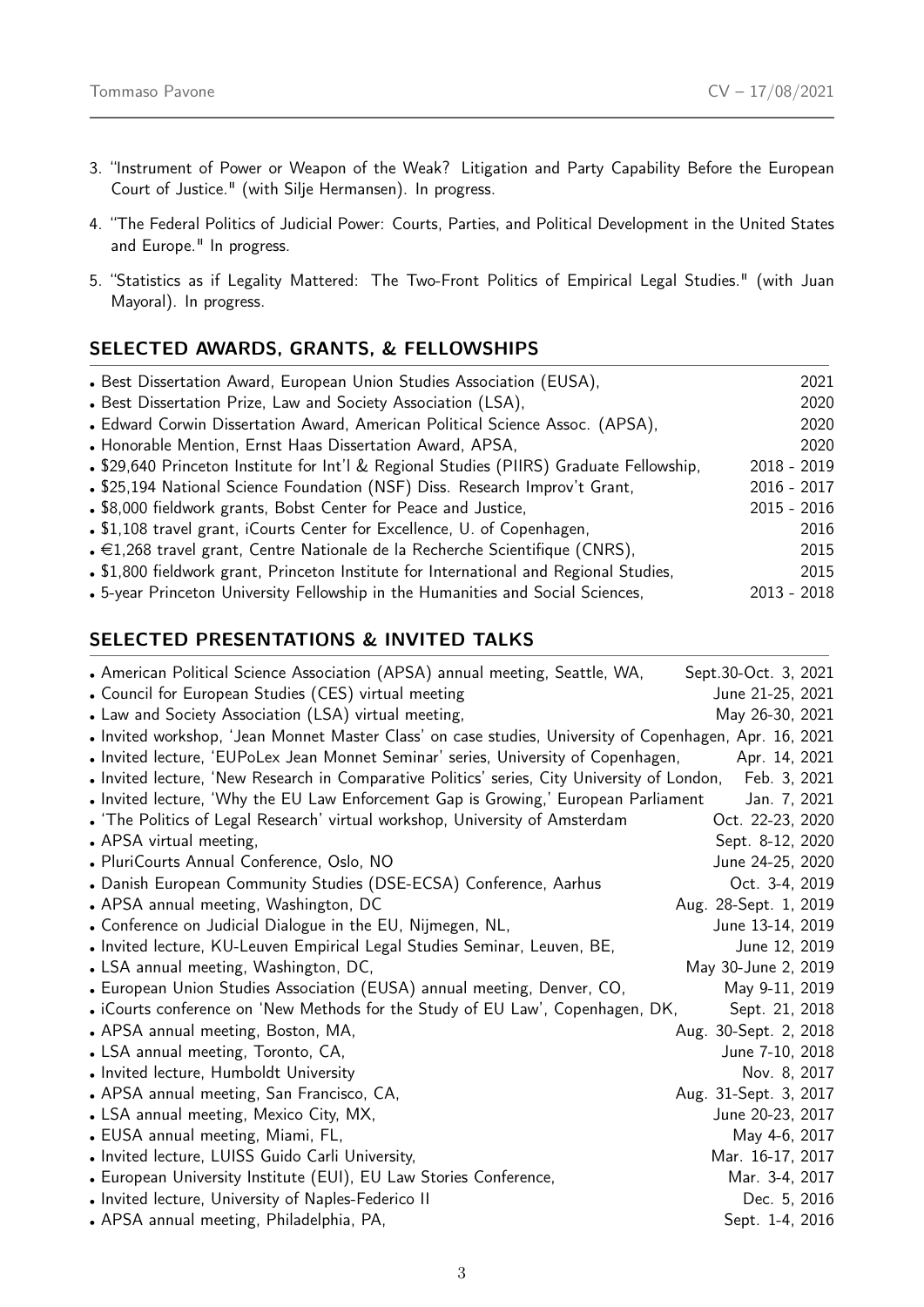| • International Conference of Europeanists, Philadelphia, PA,                 | April 14-16, 2016    |
|-------------------------------------------------------------------------------|----------------------|
| • Conference on 'Trust, Social Capital, & Networks', University of Copenhagen | Mar. 31-Apr. 1, 2016 |
| • Graduate Conference in Public Law, University of Texas                      | Sept. 24-26, 2015    |
| . Political Constructions of Europe: CNRS Summer Workshop, Val-de-Reuil, FR,  | Jun. 9-12, 2015      |
| • EUSA annual meeting, Boston, MA,                                            | Mar. 5-7, 2015       |
|                                                                               |                      |

# **TEACHING EXPERIENCE**

| • Law and Political Development (undergraduate, University of Arizona),                  | S. 2022          |
|------------------------------------------------------------------------------------------|------------------|
| • Law and Social Change (undergraduate, University of Arizona),                          | F. 2021, S. 2022 |
| • Constitutional Difficulties in the Age of Trump (undergraduate, Princeton University), | S. 2019          |
| • Introduction to Comparative Politics (undergraduate, Princeton University),            | S. 2018          |
| • Qualitative Research Methods (undegraduate, Princeton University),                     | F. 2015, S. 2016 |
| • Judicial Politics (undegraduate, Princeton University),                                | S. 2016          |

## **ADDITIONAL TRAINING & FIELD EXPERIENCE**

| . 4 months of virtual fieldwork/interviews, European Commission, Brussels, Belgium     | $2020 - 2021$ |
|----------------------------------------------------------------------------------------|---------------|
| • 5 months of fieldwork, Paris & Marseille, France; Berlin, Hamburg, & Munich, Germany | $2017 - 2018$ |
| . 7 months of fieldwork, Genoa, Milan, Trento, Rome, Naples, Bari, & Palermo, Italy,   | $2016 - 2017$ |
| • 3 months of fieldwork, Rome, Florence, & Naples, Italy,                              | 2015          |
| • Academy of European Law (AEL), European University Institute (Florence, Italy),      | 2015          |
| • Institute for Qualitative and Multi-Method Research (IQMR), Syracuse University,     | 2014          |
| . University of Chicago Law School (courses in int'l law & comparative law),           | 2012          |
| . ICPSR Summer Program in Quantitative Methods of Social Research,                     | 2010          |

## **PROFESSIONAL MEMBERSHIPS & SERVICE**

| $2021$ - present<br>2017 - present |
|------------------------------------|
| $2014$ - present                   |
| $2014$ - present                   |
| $2016$ - present                   |
|                                    |
| 2018<br>2015 - 2016                |
|                                    |

## **ADDITIONAL SKILLS**

Proficient in Stata, ArcGIS, LATEX, & Microsoft Office Languages: English (Fluent), Italian (Native), French (Advanced)

#### **REFERENCES**

Kim Lane Scheppele - <kimlane@princeton.edu> Laurance S. Rockefeller Professor of Sociology and International Affairs, Princeton University

R. Daniel Kelemen - <dkelemen@polisci.rutgers.edu> Professor of Political Science and Law, Rutgers University - New Brunswick